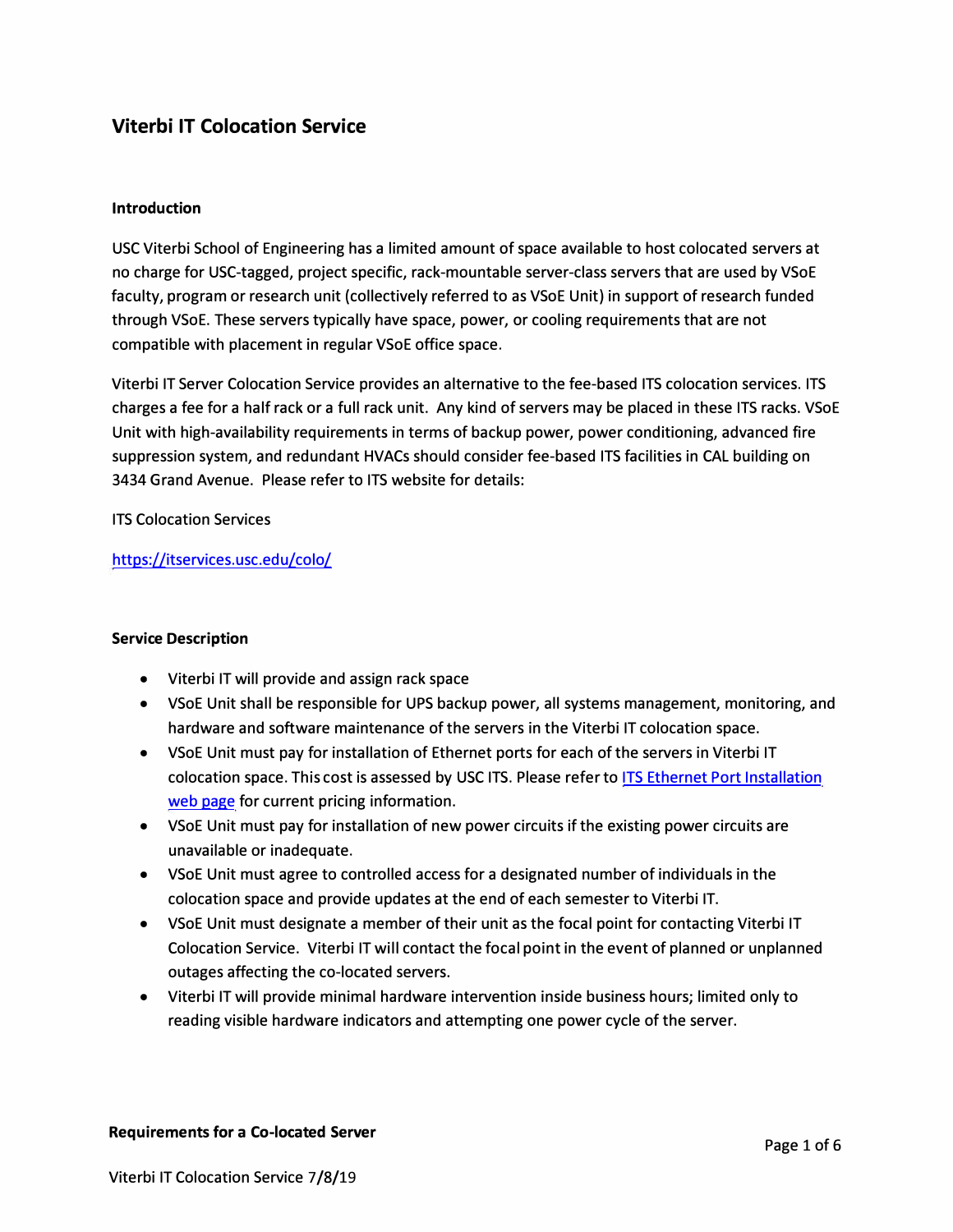Because of the space and architecture of Viterbi IT colocation space, servers to be colocated must meet strict conditions.

- Servers placed in colocation space should be accessed remotely by users Colocation space is not suitable for systems that require frequent access or are routinely used as a desktop system, or for tower-style desktop (available in EGG120 only) systems that are being used as a server.
- Servers must be rack-mountable in a standard 19" rack. Servers must capable of being remotely monitored and maintained; locally-attached keyboards and monitors cannot be accommodated.

VSoE Unit wishing to supply their own rack must discuss the requirements with Viterbi IT Colocation Service before obtaining the rack.

### **Server Maintenance**

VSoE Unit shall be responsible for all system management, monitoring, and hardware and software maintenance of the servers in the colocation space. It is recommended that, at a minimum, the VSoE Unit ensures that servers intended for colocation come equipped with appropriate rack-mount rails and hardware, have appropriate firewall settings, current antivirus protection with automatic updates, current operating system and applications with automatic updates, strong administrator passwords, and a method of regular backing up critical data. VSoE Unit that is unsure about the state of their servers may request assistance through colo-mgmt@vsoe.usc.edu prior to deployment into the colocation space.

Backup device, backup media, software and scheduling, when needed, are the responsibility of the VSoE Unit. It is highly recommended to purchase extended maintenance warranties to cover server hardware issues over the life of a project.

At least one member of the VSoE Unit should be designated as the focal point for contacting Viterbi IT Colocation Service. The focal point will be responsible for communication and coordination within their unit, including ensuring their server is up to date with software revisions, security patches, antivirus and firewall settings, coordinating maintenance, performing backups, etc., for their server.

If there are multiple designees, colo-mgmt@vsoe.usc.edu may email any one of them, and that designee will then be expected to communicate with the other members of the VSoE Unit.

The focal point should promptly report via e-mail to colo-mgmt@vsoe.usc.edu any problems either in the room such as abnormally high ambient temperature, water leaks, etc., or problems in their rack, such as malfunctioning power strips.

The focal point must not make any changes to the colocation facility room. This includes, but is not limited to, air conditioning, electrical systems, network and server racks. Any needed changes can be requested via e-mail to colo-mgmt@vsoe.usc.edu.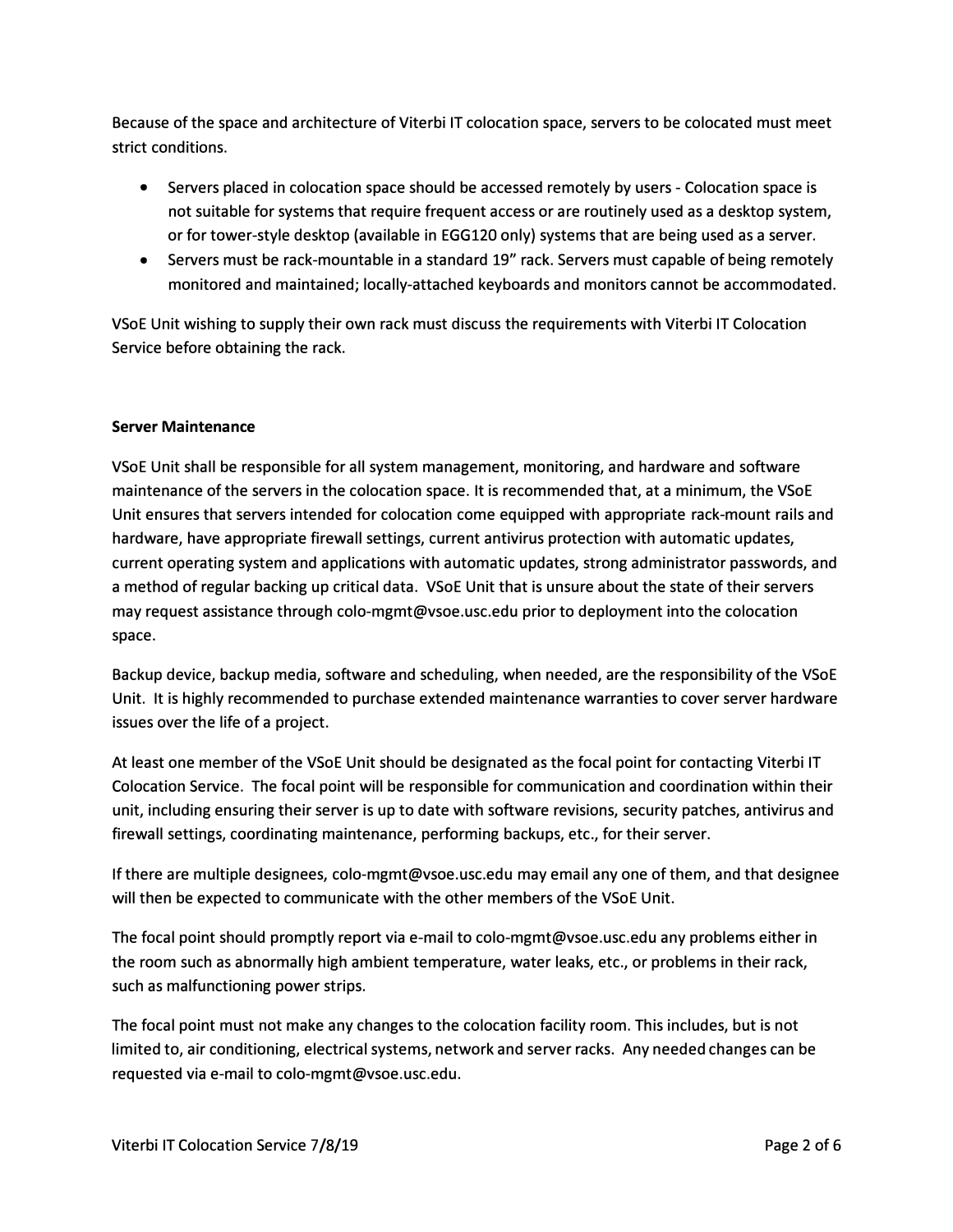In addition, the focal point should take care not to touch or interfere with other equipment located in the colocation space, including equipment that may be sharing rack space with their project's server. Equipment changes in assigned space must be coordinated in advance with Viterbi IT, so that weight, power, and air conditioning needs can be evaluated relative to overall capacity of the facility.

#### **About the VSoE Colocation Facilities**

There are two VSoE server colocation facilities on UPC that are available at no charge for VSoE Unit to house research servers funded through VSoE.

The facilities are connected to the USC ITS backbone network via two separate 10-Gigabit trunks for high availability. VSoE Unit is provided rack space with one (1) 20-amp circuit with eight (8) 110-volt outlets and hardware installation assistance.

| <b>FACILITY FEATURES</b>                                                                                                 | <b>PHE 108C</b>                                   | <b>EGG 120</b>                                             |
|--------------------------------------------------------------------------------------------------------------------------|---------------------------------------------------|------------------------------------------------------------|
| Location                                                                                                                 | <b>Main UPC</b>                                   | North UPC along Adams Blvd,<br>between Figueroa and Hoover |
| <b>Network</b>                                                                                                           | <b>USC network</b><br>(1Gbps)                     | <b>USC network</b><br>(1Gbps)                              |
| <b>HVAC</b>                                                                                                              | Y                                                 | Y                                                          |
| <b>UPS</b>                                                                                                               | N                                                 | Y                                                          |
| <b>Power Generator Backup</b>                                                                                            | N                                                 | Y                                                          |
| <b>Power</b><br>If existing power circuits are<br>unavailable, new circuits must be<br>installed at VSoE Unit's expense. | 110V, 20A (NEMA 5-20R)<br>208V, 30A (NEMA L6-30R) | 110, 20A (NEMA 5-20R)<br>208V, 30A (NEMA L6-30R)           |
| <b>Raised Flooring</b>                                                                                                   | Υ                                                 | Y                                                          |
| <b>Fire Suppression</b>                                                                                                  | N                                                 | $Y - FM200$                                                |
| <b>Water leak sensor</b>                                                                                                 | N                                                 | Y                                                          |
| <b>Remote Hands Response</b><br>during Business Hours (M-F<br>9am-5pm)                                                   | N                                                 | N                                                          |
| <b>Security</b>                                                                                                          | <b>Locked Premise/Card access</b>                 | <b>Locked Premise/Card access</b>                          |
| <b>Access</b>                                                                                                            | 24 x 7 x 365                                      | 24 x 7 x 365                                               |

VSoE Unit that has research contracts with high availability requirements for their servers should contact colo-mgmt@vsoe.usc.edu to see how those requirements can be met. Research servers are allocated space in a rack that may be shared with other VSoE research servers. Racks are designed for rack-mount servers and are not suited for placement of tower-style systems. Servers are installed in the rack in a uniform way to ensure cool air intake faces the front of the room (toward the entrance), and warm air exhaust faces the rear of the room.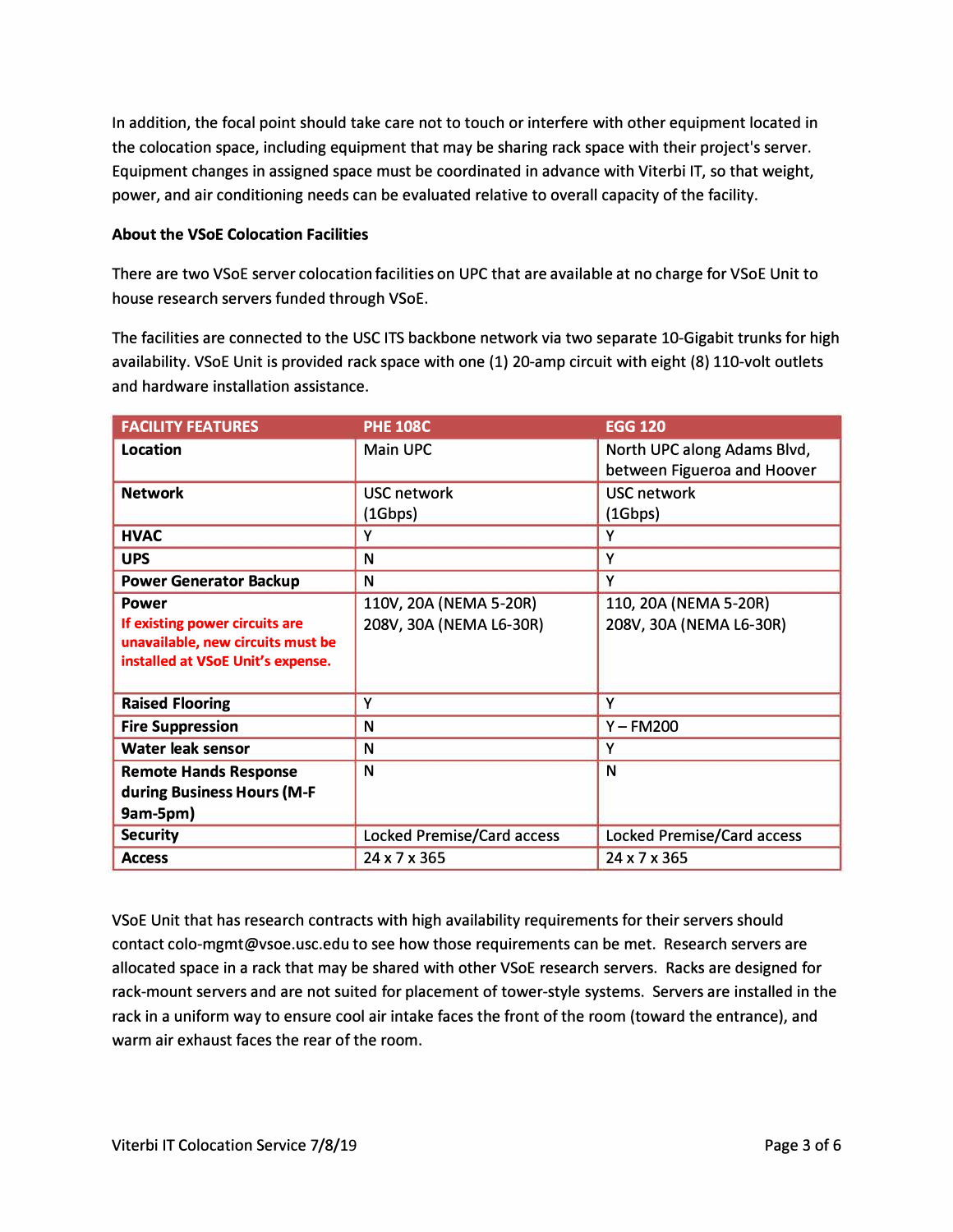#### **Other Considerations:**

Assigned colocation space is not transferable to other VSoE Unit; each VSoE Unit must make their own application for colocation space and each individual must apply for access. All space should be considered assigned. VSoE Unit may not bring in additional systems or use what appears to be empty space without first submitting a request and receiving a colocation space assignment.

When the need for colocation space ends, colo-mgmt@vsoe.usc.edu must be notified promptly and arrangements made for the equipment to be removed so that other VSoE units waiting for space can be accommodated. **When individuals with colocation access leave USC or VSoE or their responsibilities no longer include management of their colocated server, they must inform colo-mgmt@vsoe.usc.edu and assign another to manage the server, or remove the server** if **there is no new focal point.** 

Initial requests for access to VSoE colocation facilities should be made by completing the following application and should be limited to those member(s) of the VSoE Unit directly responsible for the maintenance of the server. When approved, the requester's USCard will be coded for access. Visitors should not be brought into the colocation facilities without prior coordination with the responsible Project Leader and VIT Colocation Services. Subsequent requests for additional access can be sent to colo-mgmt@vsoe.usc.edu.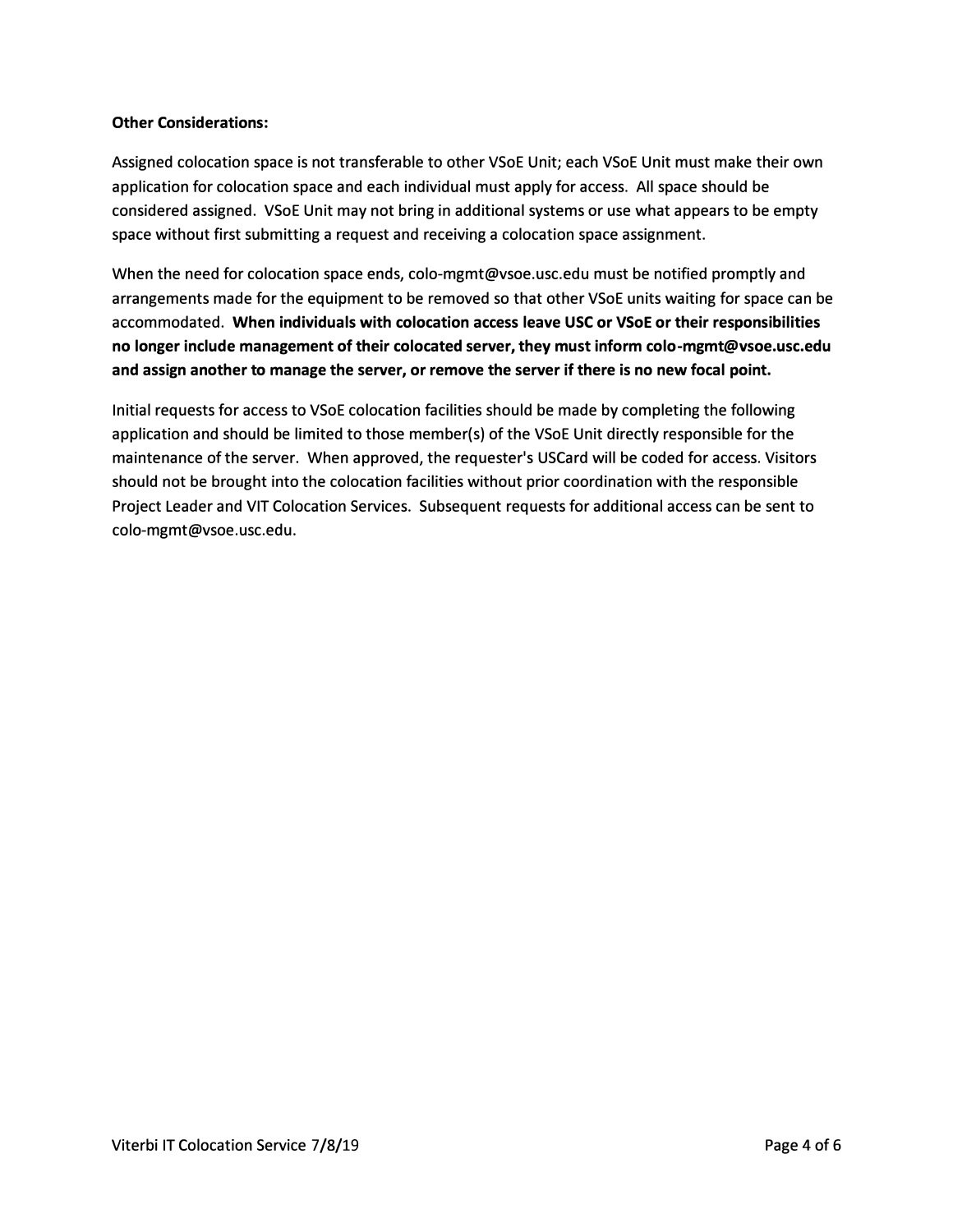

# **Viterbi IT Server Colocation Service APPLICATION FORM**

*To have your system considered for placement in the VSoE Colocation facility, please complete this application as well as you can and forward the completed application to your Project Leader for review, approval, and forwarding via email to colo-mgmt@vsoe.usc.edu. Viterbi IT representative will contact you in within* **2** *business days. If your request is accepted, there is no charge for Viterbi IT Colocation Service. However, you must pay for installation of Ethernet ports for connection to the USC network and power circuits.* 

#### **Project Leader Information**

A person who has the ultimate responsibility for the server to be colocated. Project leader may designate one or more project focal points to liaise with VIT and to perform server maintenance.

| Full Name:  |        |                               |  |
|-------------|--------|-------------------------------|--|
| Department: |        |                               |  |
| Phone:      | Email: | <b>Text</b><br>Notification:* |  |

\*Text Notification (opt-in): (Please provide cell number and provider (i.e xxx-xxx-xxxx / verizon). Text messages will be sent in addition to email notifications for emergency HVAC / power issues.

### **Project Focal Point(s) Information**

The project focal point is responsible for communication and coordination within their project group, including ensuring the project's system is up to date with software revisions, security patches, antivirus and firewall settings, coordinating maintenance, performing backups, etc. The project focal point is also responsible to communicate with VIT.

|                                | <b>Full Name</b> | <b>Email</b> | <b>Text Notification*</b> |
|--------------------------------|------------------|--------------|---------------------------|
| <b>Primary<br/>Focal Point</b> |                  |              |                           |
| <b>Focal Point</b><br>#2       |                  |              |                           |
| <b>Focal Point</b><br>#3       |                  |              |                           |

\*Text Notification (Please provide cell number and provider (i.e xxx-xxx-xxxx / verizon). Text messages will be sent in addition to email notifications for emergency HVAC / power issues.

| <b>Access Requirements</b>                                                                                                   |                                                                                                        |                               |
|------------------------------------------------------------------------------------------------------------------------------|--------------------------------------------------------------------------------------------------------|-------------------------------|
| Are there any special requirements such<br>as ITAR/EC or other limitations for<br>physical or network access to this system? | No (default)                                                                                           | <b>Yes</b>                    |
| Will anyone else require?                                                                                                    | No (default)                                                                                           | Yes. Brief explanation below: |
| What kind of physical access is required?                                                                                    | Business hours: M-F 8:30am - 5:00pm (default)<br><b>Extended 7x24 access with justification below:</b> |                               |